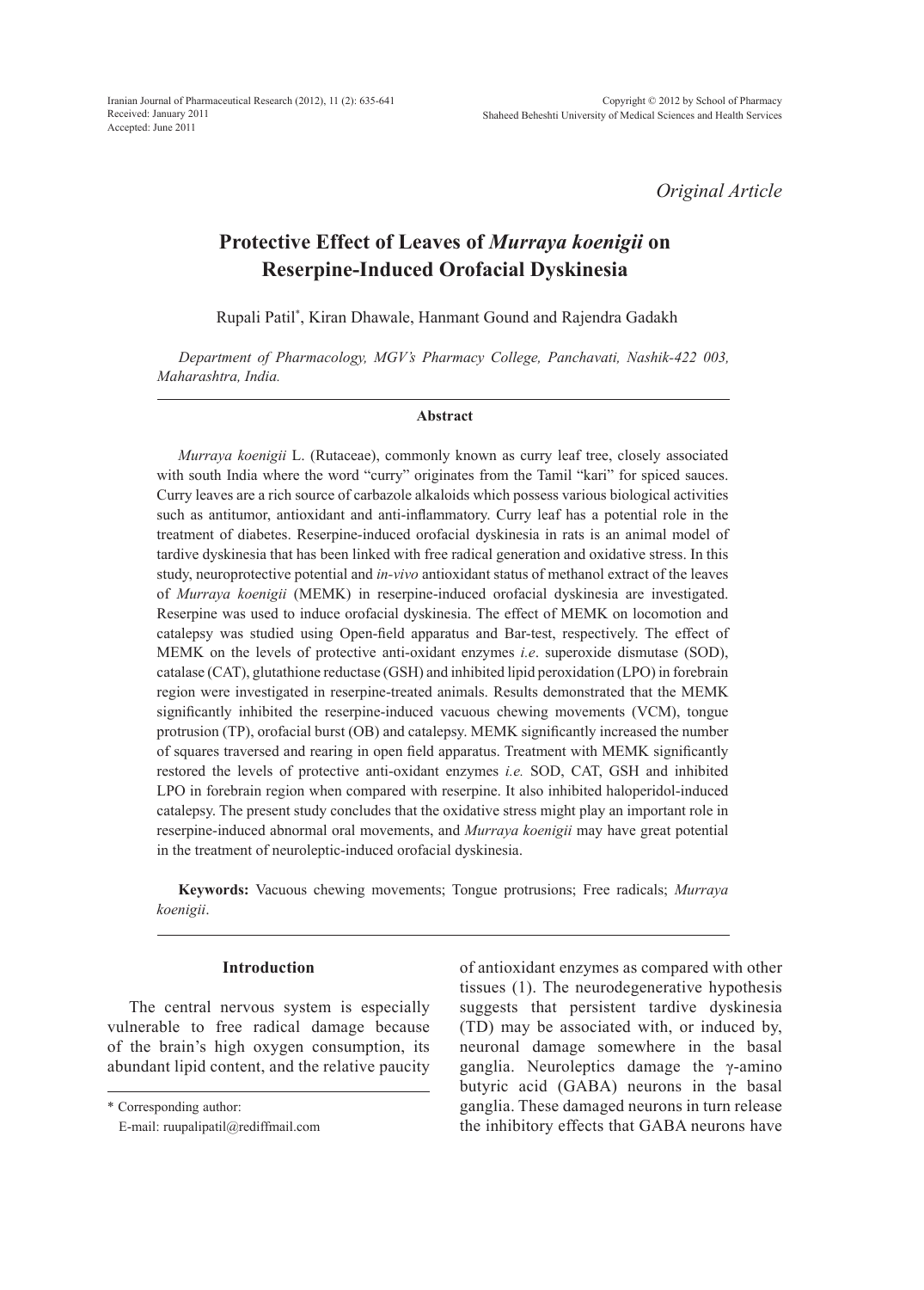on the dopaminergic output neurons in the nigrostriatal tract, possibly leading to a state of dopamine excess or hyperfunction in the basal ganglia. Building on this hypothesis, Cadet and Lohr (1989) proposed that the damage, which could affect the neuronal membrane function and, if unchecked, could lead to cell death, might involve the presynaptic catecholaminergic fibers as well as other neurotransmitter systems. These neuronal changes were secondary to the free radical generation from the increased dopamine metabolism and turnover, a consequence of neuroleptic medication (2). The increased dopamine turnover caused by neuroleptics could lead to excessive production of these potentially damaging free radicals. *Murraya koenigii* L. (Rutaceae) is known to have good antioxidant potential (3).

Hence, in the present study we explored the potential of *Murraya koenigii* through the use of behavioral and biochemical models of orofacial dyskinesia in rats. In the present study, we investigated the effect of MEMK on reserpine-induced orofacial dyskinesia. Also the effect of MEMK on locomotor activity and biochemical parameters like protective antioxidant enzyme levels (SOD and CAT), GSH levels and LPO in the forebrain region were studied in reserpine treated rats. The effect of MEMK on the haloperidol-induced catalepsy was studied in mice.

## **Experimental**

### *Animals*

Male albino mice (Swiss: 22-25 g) and male albino rats (Wistar strain: 150-200 g) were obtained from Bharat Serum and Vaccine Ltd., Thane. Animals were housed in groups of five at ambient temperature of  $25 \pm 1$ °C. Animals had free access to water and food. They were deprived of food but not water 4 h before the experiment. The experiments were carried out between 9.00 and 14.00. All the experimental procedures and protocols used in this study were approved by the Institutional Animal Ethics Committee (IAEC) of M.G.V's Pharmacy College, Panchavati, Nashik, constituted under the provisions of Committee

for Purpose of Control and Supervision of Experiments on Animals (CPCSEA), Ministry of Environment and Forests, Government of India. Ethical guidelines were strictly followed during the experiments.

#### *Drugs, chemicals and solvents*

Reserpine (Sigma, Mumbai) and Haloperidol (Searle, Mumbai) were used for the study. All other chemicals used were of analytical grade.

### *Plant material and extraction*

Fresh leaves of *Murraya koenigii* were obtained from local market during the month of September, Nashik and authenticated by Dr. P. G. Diwakar, Botanical Survey of India, Pune. The herbarium was deposited at the Botanical Survey of India, Pune (voucher number MUKKID 1). Leaves of *Murraya koenigii* (1 Kg) were dried, powdered and defatted with the petroleum ether (60-80°C) using Soxhlet's extractor. Petroleum ether was removed and marc was air dried. Marc was successively extracted with methanol. The methanolic extract was concentrated and evaporated to dryness (% yield: 14% w/w). MEMK was dissolved in water for injection and administered in a volume of 1 mL/Kg orally. Doses and pre-treatment times of the extract were obtained from the preliminary studies in our laboratory.

### *Phytochemical analysis*

MEMK was subjected to the identification of phytoconstituents using methods as described earlier (4).

*Effect on reserpine-induced orofacial dyskinesia*

Rats were divided in 6 groups, each containing five animals. The rats received, vehicle (0.1% acetic acid solution, SC in a dose of 5 mL/kg), reserpine (1.0 mg/Kg, SC), MEMK (200 mg/Kg, p.o.) *per se*, MEMK (30, 100 and 200 mg/Kg, p.o.) with reserpine  $(1.0 \text{ mg/Kg}, \text{SC})$ , and vitamin E  $(10 \text{ mg/m})$ Kg, p.o.) with reserpine  $(1.0 \text{ mg/Kg}, \text{SC})$ . MEMK and vitamin E were administered 1 h prior to reserpine for 5 days. Reserpine was administered on the 1<sup>st</sup>, 3<sup>rd</sup> and 5<sup>th</sup> day.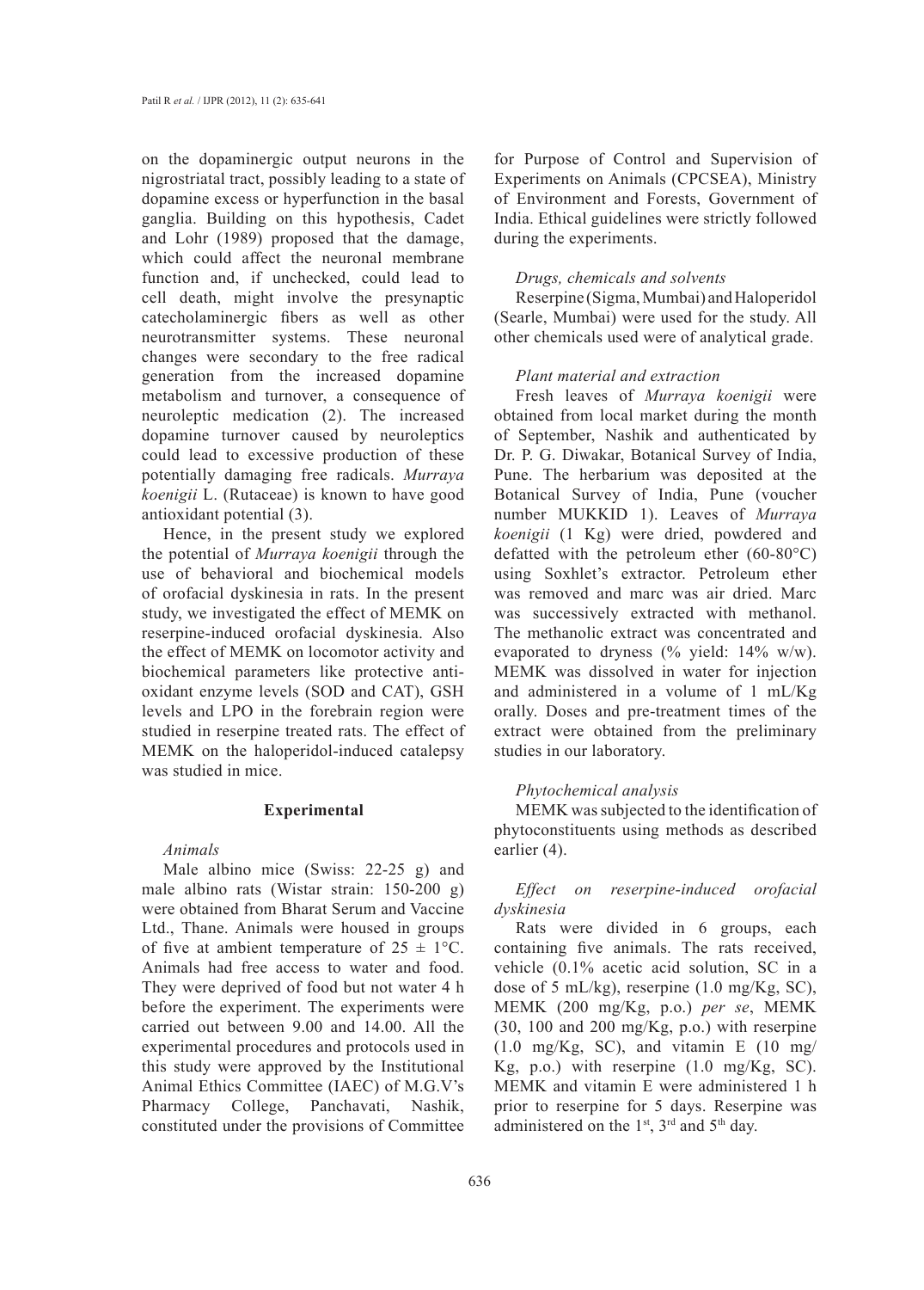|  |  | Table 1. Effect of MEMK on reserpine-induced or of acial dyskinesia in rats. |
|--|--|------------------------------------------------------------------------------|
|--|--|------------------------------------------------------------------------------|

| Treatment $(mg/Kg, p.o.)$   | <b>VCM</b>          | <b>OB</b>                    | TP                 |
|-----------------------------|---------------------|------------------------------|--------------------|
| <b>Vehicle</b>              | $12.25 \pm 0.62$    | $6 \pm 0.70$                 | $2.75 \pm 0.47$    |
| RE(1)                       | $166 \pm 2.52^{\#}$ | $41.5 \pm 2.02$ <sup>#</sup> | $12 \pm 0.70^{\#}$ |
| <b>MEMK (200)</b>           | $15.5 \pm 0.91$     | $10.0 \pm 0.85$              | $5.5 \pm 0.64$ #   |
| $MEMK (30) + RE (1)$        | $102.5 \pm 5.18^*$  | $30.5 \pm 1.84^*$            | $11.5 \pm 0.64$    |
| $MEMK (100) + RE (1)$       | $82.75 \pm 1.10^*$  | $22.75 \pm 1.10^*$           | $6.5 \pm 0.28^*$   |
| $MEMK (200) + RE (1)$       | $75.75 \pm 2.01^*$  | $17.5 \pm 1.04^*$            | $5 \pm 0.40^*$     |
| Vitamin E $(10)$ + RE $(1)$ | $42 \pm 1.08^*$     | $19 \pm 1.29^*$              | $5.25 \pm 0.47^*$  |
| F                           | 501.71              | 80.87                        | 42.72              |

RE-Reserpine, MEMK-methanolic extract of *M. koenigii* leaves, VCM- vacuous chewing movements, OB-orofacial burst, TP-tongue protrusion.  $n = 5$ . The observations are mean  $\pm$  SEM.  $\neq$  p < 0.05 compared with vehicle treated group.<sup>\*</sup> p < 0.05 compared with reserpinetreated group. One-way ANOVA followed by Dunnett's test.

#### *Behavioral parameters*

After the injection of reserpine, rats were placed in a Plexiglas observation box (22 cm  $\times$  22 cm  $\times$  22 cm) for a 10 min habituation period. All rats were observed for 5 min period. An observer blind to the treatment recorded the number of vacuous chewing movements (VCM), tongue protrusion (TP) and orofacial burst (OB) as described by Cousins (5). Then, the effect of MEMK on locomotion was evaluated using the open-field apparatus (6). The total number of squares traversed and number of rearing was counted for 5 min. The effect of MEMK on the catalepsy was determined for 3 h using bar test (6). All these parameters were recorded on the 5th day.

### *Biochemical parameters*

After the measurement of catalepsy on the 5th day, the animal was sacrificed, the brain was removed, and the forebrain was dissected out and rinsed with isotonic saline and weighed. A 10% (w/v) tissue homogenate was prepared in 0.1 M phosphate buffer ( $pH = 7.4$ ). The post nuclear fraction for catalase assay was obtained through the centrifugation of the homogenate at 1000 g for 20 min, at 4°C and for other enzyme assays centrifuged at 12,000 *g* for 60 min at 4°C. The supernatant was used for the determination of SOD (7, 8), CAT (9), GSH levels (10), and the extent of LPO (11). Shimadzu-2450 UV spectrophotometer was used for the assessment of SOD, CAT, GSH, and LPO.

# *Effect on Haloperidol-induced catalepsy in mice*

Mice in groups of five received vehicle, MEMK (30, 100 and 200 mg/Kg, p.o.), 1 h before the haloperidol (1 mg/Kg, IP). The Duration of catalepsy was measured for 3 h using Bar test (6). The forepaw of mouse was placed on a bar elevated at 3.5 cm and the latency to remove the paw from bar was noted for each animal.

### *Statistical analysis*

The mean  $\pm$  SEM values were calculated for each group. One-way ANOVA followed by Dunnett's multiple comparison tests were used for statistical analysis. Value of  $p < 0.05$  was considered statistically significant.

# **Results and Discussion**

### *Phytochemical analysis*

The phytochemical analysis of MEMK revealed the presence of alkaloids, carbohydrate, cardiac glycosides, flavonoids, saponins, tannins and phenolic compounds.

# *Effect of MEMK on reserpine-induced orofacial dyskinesia in rats*

The frequency of VCM, TP and OB were significantly increased after an acute treatment with reserpine (1 mg/Kg, SC) compared to the vehicle-treated group. MEMK *per se* does not produce significant change in VCM and OB when compared to the vehicle-treated group. Treatment with MEMK (30, 100 and 200)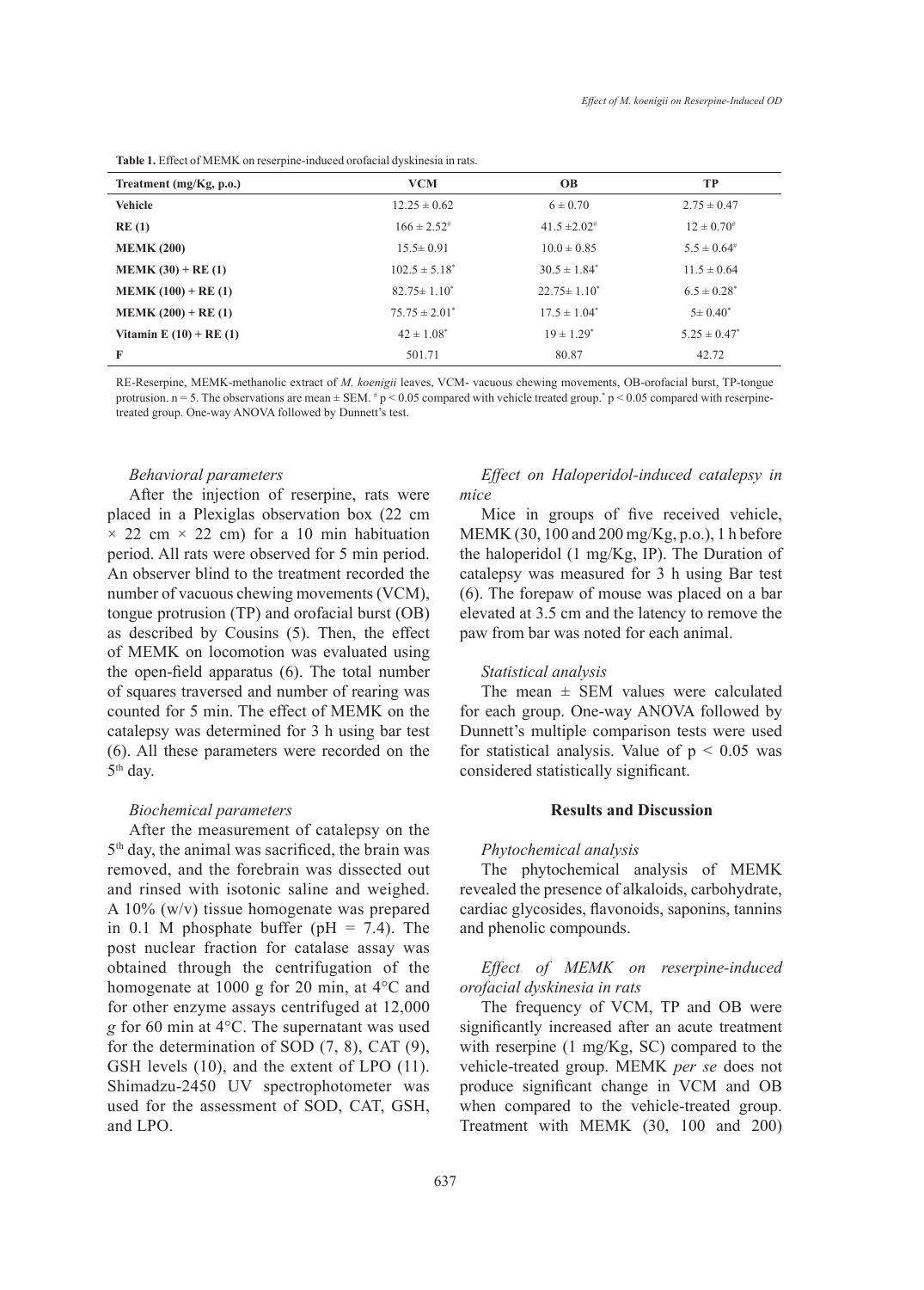.**Table 2.** Effect of MEMK on locomotor activity in reserpine-treated rats**.**

| Treatment $(mg/Kg, p.o.)$   | No. of squares traversed | No. of rearing    |  |  |
|-----------------------------|--------------------------|-------------------|--|--|
| <b>Vehicle</b>              | $35.75 \pm 0.85$         | $12.5 \pm 0.64$   |  |  |
| RE(1)                       | $3.75 \pm 0.47$ #        | $2.25 \pm 0.25$ # |  |  |
| <b>MEMK (200)</b>           | $25.75 \pm 0.85$         | $13.5 \pm 0.64$   |  |  |
| $MEMK (30) + RE (1)$        | $4 \pm 0.40$             | $2.25 \pm 0.25$   |  |  |
| $MEMK(100) + RE(1)$         | $11.5 \pm 1.32^*$        | $6.5 \pm 0.64^*$  |  |  |
| $MEMK(200) + RE(1)$         | $12.5 \pm 0.64^*$        | $7.75 \pm 0.62^*$ |  |  |
| Vitamin E $(10)$ + RE $(1)$ | $11.75 \pm 0.85^*$       | $3.5 \pm 0.28$    |  |  |
| F                           | 204.21                   | 83.88             |  |  |

RE-Reserpine, MEMK-methanolic extract of *M. koenigii* leaves.  $n = 5$ . The observations are mean  $\pm$  SEM.  $\#p \leq 0.05$  compared with vehicle-treated group.<sup>\*</sup>  $p < 0.05$  compared with reserpine-treated group. One-way ANOVA followed by Dunnett's test.

significantly reversed the reserpine-induced VCM, TP, and OB when compared to the reserpine-treated group (Table 1). Number of squares traversed and rearing was significantly reduced after the reserpine treatment in open-field apparatus when compared to the vehicle-treated group. MEMK *per se* does not produce any significant change in rearing but significantly decreased the number of traversed squares that was observed when compared to the vehicle-treated group. Treatment with MEMK **(**30, 100 and 200) exhibited significant increase in the number of squares traversed and rearing in reserpine-treated group (Table 2).

# *Effect of MEMK on SOD levels in the forebrain of reserpine-treated rats*

Reserpine treated rats exhibited decrease levels of SOD in the forebrain homogenates. MEMK *per se* produced significant increase in SOD levels when compared to the vehicletreated group. The administration of MEMK (30, 100 and 200) significantly reversed the reserpine-induced decrease in forebrain SOD levels in the reserpine-treated rats (Table 3).

# *Effect of MEMK on CAT levels in the forebrain of reserpine-treated rats*

Reserpine treated rats showed decreased levels of CAT in the forebrain homogenates. MEMK *per se* produced significant increase in CAT levels when compared to vehicle-treated group. Administration of MEMK (30, 100 and 200) significantly reversed the reserpineinduced decrease in the forebrain SOD levels in reserpine-treated rats (Table 3).

*Effect of MEMK on LPO in the forebrain of reserpine-treated rats*

Reserpine treatment for 5 days induced lipid peroxidation as indicated through significant rise in the forebrain malonaldehyde levels as compared to control rats. MEMK *per se* produced significant decrease in the extent of LPO when compared to the vehicle-treated group. The administration of MEMK (30, 100 and 200) significantly reversed the extent of lipid peroxidation caused by reserpine (Table 3).

# *Effect of MEMK on GSH levels in the forebrain of reserpine-treated rats*

The administration of reserpine significantly decreased the forebrain GSH levels. MEMK *per se* produced significant increase in GSH levels when compared to the vehicle-treated group. The administration of MEMK (30, 100 and 200) significantly reversed the haloperidol-induced decrease in the forebrain GSH levels (Table 3).

# *Haloperidol-induced catalepsy*

Haloperidol produced catalepsy in mice, which remained for 3 h. When compared with the control group, a significant reduction in catalepsy was observed in the MEMK-treated group (30, 100 and 200) (Table 4).

The brain and nervous system are particularly prone to the free radical damage since the membrane lipids are very rich in polyunsaturated fatty acids and the certain areas of brain are very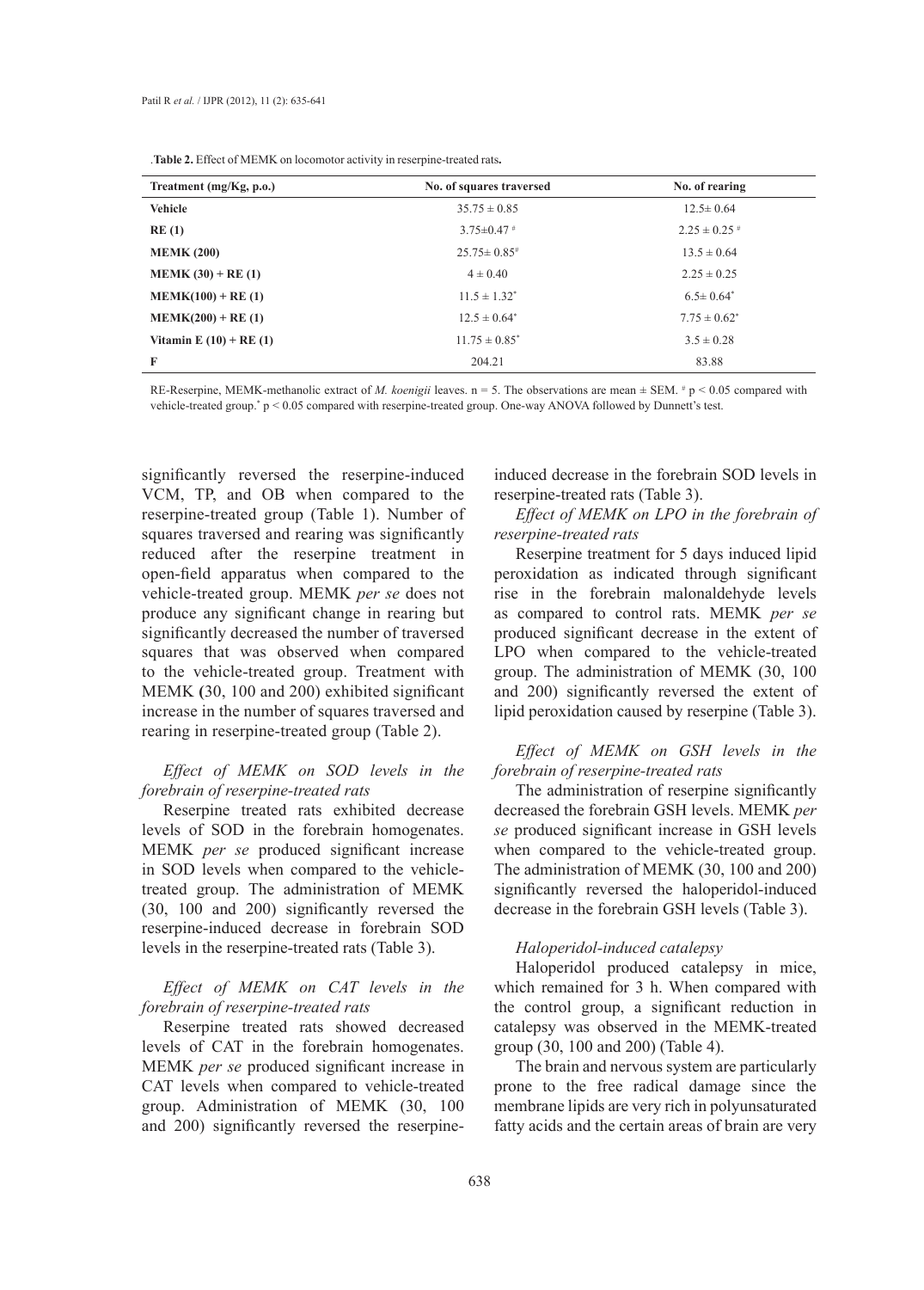| Treatment (Dose in mg/<br>$Kg, p.o.$ ) for 5 days | SOD (U/mg of wet<br>tissue) | Catalase(CAT) (U/mg of wet<br>tissue) | $LPO$ ( $\mu$ M/mg of<br>wet tissue) | GSH (nmole/mg of<br>wet tissue) |  |
|---------------------------------------------------|-----------------------------|---------------------------------------|--------------------------------------|---------------------------------|--|
| <b>Vehicle</b>                                    | $2.35 \pm 0.02$             | $2.37 \pm 0.01$                       | $1.94 \pm 0.03$                      | $13.82 \pm 0.04$                |  |
| RE(1)                                             | $1.67 \pm 0.01^{\#}$        | $1.69 \pm 0.01^{\#}$                  | $16.84 \pm 0.38$ <sup>#</sup>        | $7.42 \pm 0.02$ #               |  |
| <b>MEMK (200)</b>                                 | $2.82 \pm 0.04$ #           | $2.88 \pm 0.01$                       | $1.54 \pm 0.02$                      | $18.68 \pm 0.05$ <sup>#</sup>   |  |
| $MEMK (30) + RE (1)$                              | $1.75 \pm 0.01$             | $1.80 \pm 0.04*$                      | $2.62 \pm 0.03^*$                    | $6.97 \pm 0.03^*$               |  |
| $MEMK(100) + RE(1)$                               | $1.84 \pm 0.02^*$           | $1.85 \pm 0.01*$                      | $2.51 \pm 0.01^*$                    | $11.21 \pm 0.07^*$              |  |
| $MEMK (200) + RE (1)$                             | $2.64 \pm 0.02^*$           | $2.66 \pm 0.028*$                     | $2.11 \pm 0.01^*$                    | $18.37 \pm 0.05^*$              |  |
| Vitamin $E(10) + RE(1)$                           | $1.88 \pm 0.03^*$           | $1.90 \pm 0.07*$                      | $5.76 \pm 0.08^*$                    | $13.65 \pm 0.04^*$              |  |
| F                                                 | 384.99                      | 396.84                                | 1385.32                              | 10758.04                        |  |

**Table 3.** Effect of MEMK on biochemical parameters in reserpine-treated rats.

RE-Reserpine, MEMK-methanolic extract of *M. koenigii* leaves. SOD-superoxide dismutase, LPO-lipid peroxidation, GSH-glutathione reductase. n = 5. The observations are mean  $\pm$  SEM.  $*$  p < 0.05 compared with vehicle treated group.\* p < 0.05 compared with reserpine treated group. One-way ANOVA followed by Dunnett's test.

rich in iron, which favor the generation of free radicals (12). The basal ganglia regions of the brain are highly vulnerable to the free radical overproduction caused via increased dopamine turnover, since they use the elevated amounts of energy and contain considerable amounts of polyunsaturated fatty acids (13).

Chronic treatment with neuroleptics increases free radical production and oxidative stress (14). A role for increased reactive oxygen species and oxidative stress in the etiopathology of neuroleptic-induced TD has been proposed (15-18). Elkashef and Wyatt (19) have reported that rats with vacuous chewing movement had significantly higher thiobarbituric acid reactive substances (TBARS) in the striatum, suggesting the increased lipid peroxidation and free radical production in these animals. The chronic use of neuroleptics is also reported to cause decrease in the activity of antioxidant defense enzymes, superoxide dismutase (SOD) and catalase (20). Previous studies have shown that the use of reserpine (1 mg/Kg) on the alternate day for period of 5 day induced orofacial dyskinesia is a putative model of TD (21).

Reserpine binds tightly to adrenergic vesicles in central and peripheral adrenergic neurons and remains bound for a prolonged period of time. The interaction inhibits the vesicular catecholamine transporter that facilitates the vesicular storage. Thus, nerve ending lose their capacity to concentrate and store norepinephrine and dopamine. Catecholamine leaks into the cytoplasm, where they are metabolized through the interneuronal monoamine oxidase, and lead to the formation of 3,4- dihydroxyphenyacetic acid (DOPAC) and hydrogen peroxide. In presence of ferrous ion,  $H_2O_2$  undergoes spontaneous conversion, forming a hydroxyl free radical, causes oxidative stress and degeneration of neuron (22).

Increased frequency of VCM, OB and TP was observed in rats treated with reserpine. Treatment with MEMK (30, 100, 200 mg/ Kg, p.o.) significantly inhibited the reserpineinduced VCM, OB and TP. Treatment with MEMK *per se* did not produce any significant change on VCM and OB when compared to vehicle-treated groups.

In this study, a significant decrease in the concentration of SOD and CAT levels was observed in reserpine-treated group. MEMK (100 and 200 mg/Kg) treatment significantly reversed the changes in the antioxidant enzyme levels induced by reserpine treatment. A decrease in the activity of SOD can result in the decreased removal of superoxide ion, which can be harmful to the organs. Moreover, the enhanced SOD activity in MEMK*-*treated group (100 and 200 mg/Kg) might be involved in the scavenging of  $O<sub>2</sub>$  generated from reserpine. There is a general agreement that flavonoids act as the scavengers of reactive oxygen species (23).

Phytochemical screening of MEMK revealed the presence of cardiac glycosides, flavonoids, tannins and phenolic compounds, alkaloids,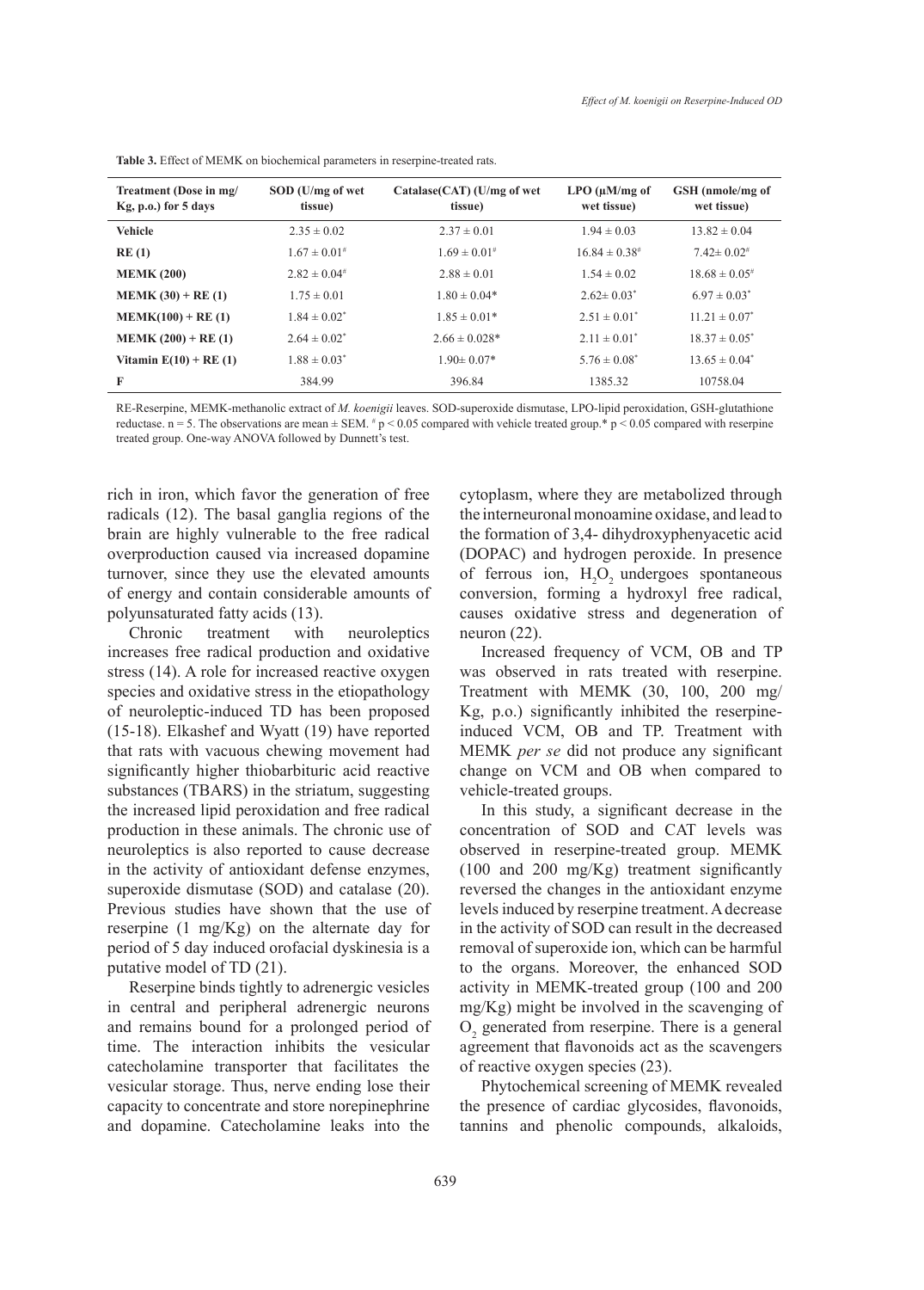| <b>Table 4.</b> Effect of MENIN on national model model catalensy in three. |                                   |                    |                  |                             |                             |                    |                    |
|-----------------------------------------------------------------------------|-----------------------------------|--------------------|------------------|-----------------------------|-----------------------------|--------------------|--------------------|
| Treatment (mg/Kg, p.o.)                                                     | Duration of catalepsy (sec) after |                    |                  |                             |                             |                    |                    |
|                                                                             | $0 \text{ min}$                   | $30 \text{ min}$   | $60 \text{ min}$ | <b>90 min</b>               | $120 \text{ min}$           | 150 min            | $180 \text{ min}$  |
| HPL(1)                                                                      | $7.33 \pm 0.33$                   | $176.7 \pm 0.88$   | $184.3 \pm 1.20$ | $217.7 \pm 1.45$            | $256.7 \pm 0.88$            | $214.3 \pm 0.33$   | $219.7 \pm 0.88$   |
| $MEMK (30) + HPL (1)$                                                       | $5 \pm 0.57$                      | $105.7 \pm 0.66^*$ | $133 \pm 1.52$   | $155 \pm 1.73$ <sup>*</sup> | $173 \pm 0.57^*$            | $160.3 \pm 0.88^*$ | $155.3 \pm 0.33^*$ |
| $MEMK (100) + HPL (1)$                                                      | $3 \pm 0.57$                      | $143 \pm 1.52^*$   | $140 \pm 1.45$   | $145 \pm 0.88^*$            | $160 \pm 1.15^*$            | $140 \pm 1^*$      | $133 \pm 1.45$     |
| $MEMK (200) + HPL (1)$                                                      | $0.66 \pm 0.33$                   | $65.33 \pm 0.88^*$ | $77.33 \pm 4.96$ | $110 \pm 0.57^*$            | $110 \pm 1.15$ <sup>*</sup> | $113 \pm 1.52^*$   | $112.3 \pm 0.88^*$ |
| F                                                                           | $- -$                             | 2144.73            | 252.97           | 1300.35                     | 3962.95                     | 1754.74            | 2302.52            |

**Table 4. Effect of MEMBER on haloperidole in microsoft catalepsy induced catalogues** 

HPL - Haloperidol, MEMK- methanolic extract of *M. koenigii* leaves.  $n = 5$ . The observations are mean  $\pm$  SEM.  $\degree$  p < 0.05 compared with haloperidol-treated group. One-way ANOVA followed by Dunnett's test.

carbohydrates, and saponins. Flavonoids, tannins and phenolic compounds have antioxidant activity (24). The *in-vivo* antioxidant activity of MEMK may be due to the presence of flavonoids and phenolic compounds.

Haloperidol, a non-selective post-synaptic  $D_2$ -receptor antagonist induces the ataxia in humans (25) and catalepsy in animals (26). Haloperidol-induced catalepsy is also associated with an increase in the oxidative stress in the brain and different stages of catalepsy appear to be directly correlated with the brain histamine content (27). Pretreatment with MEMK dosedependently inhibited the haloperidol-induced catalepsy which is in the agreement with previous reports (28).

### **Conclusion**

MEMK dose-dependently protected the reserpine-treated rats against the increase in LPO, decrease in GSH, CAT and SOD levels. MEMK significantly attenuated the reserpineinduced orofacial dyskinesia. It also inhibited the haloperidol-induced catalepsy. Hence, the leaves of *Murraya koenigii* may be useful in the treatment of neuroleptic-induced orofacial dyskinesia.

### **Acknowledgments**

The authors are grateful to management and Prin. V. M. Aurangabadkar for support and encouragement. The authors are thankful to Dr. M Mohan for guidance during study.

#### *Declaration of interest*

The authors report no declarations of interest.

#### **References**

- (1) Skaper SD, Floreani M, Ceccon M, Facci L and Giusti P. Excitotoxicity, oxidative stress, and the neuroprotective potential of melatonin. *Ann. NY Acad. Sci*. (1999) 890: 107-118.
- (2) Cadet JL and Lohr JB. Possible involvement of free radicals in neuroleptic-induced movement disorders. *Ann. NY Acad. Sci.* (1989) 570: 176-85.
- Zheng W and Wang SY. Antioxidant activity and (3) phenolic compounds in selected herbs*. J. Agric. Food Chem*. (2001) 49: 5165-70.
- Khandelwal KR. *Practical Pharmacognosy,*  (4) Techniques and Experiments. 10<sup>th</sup> ed., India Pragati books Pvt. Ltd. (2003) 149-156.
- Cousins MS, Carriero DL and Salamone JD. Tremulous (5) jaw movements induced by the acetylcholinesterase inhibitor tacrine: Effects of antiparkinsonian drugs. *Eur. J. Pharmacol*. (1997) 322: 137-45.
- Vogel HG and Vogel WH. *Drug Discovery and*  (6) *Evaluation.* 2nd ed., Springer, New York (2002) 643.
- (7) Saggu H, Cooksey J and Dexter D. A selective increase in particulate superoxide dismutase activity in parkinsonian substantia nigra. *J. Neurochem*. (1989) 53: 692-97.
- $(8)$  Misra H and Fridivich I. The role of superoxide anion in the autooxidation of epinephrine and a simple assay for superoxide dismutase. *J. Biol. Chem*. (1972) 247: 3170.
- (9) Beers R and Sizer I. A spectrophotometric method for measuring the breakdown of hydrogen peroxide by catalase. *J. Biol. Chem.* (1952) 195: 133-36.
- Ellman GL. Tissue sulphydryl groups. *Arch. Biochem.*  (10) *Biophys.* (1959) 82: 70-7.
- $(11)$  Niehaus WG and Samuelsson B. Formation of malondialdehyde from phospholipids arachidonate during microsomal lipid peroxidation. *Eur. J. Biochem*. (1968) 6: 126-30.
- (12) Cadet JL, Sheng P, Ali S, Rothman R, Carlson E and Epstein C. Attenuation of methamphetamine-induced neurotoxicity in copper/zinc superoxide dismutase transgenic mice. *J. Neurochem.* (1994) 62: 380-83.
- (13) Lohr JB, Kuczenski R and Niculescu AB. Oxidative mechanisms and tardive dyskinesia. *CNS Drugs*